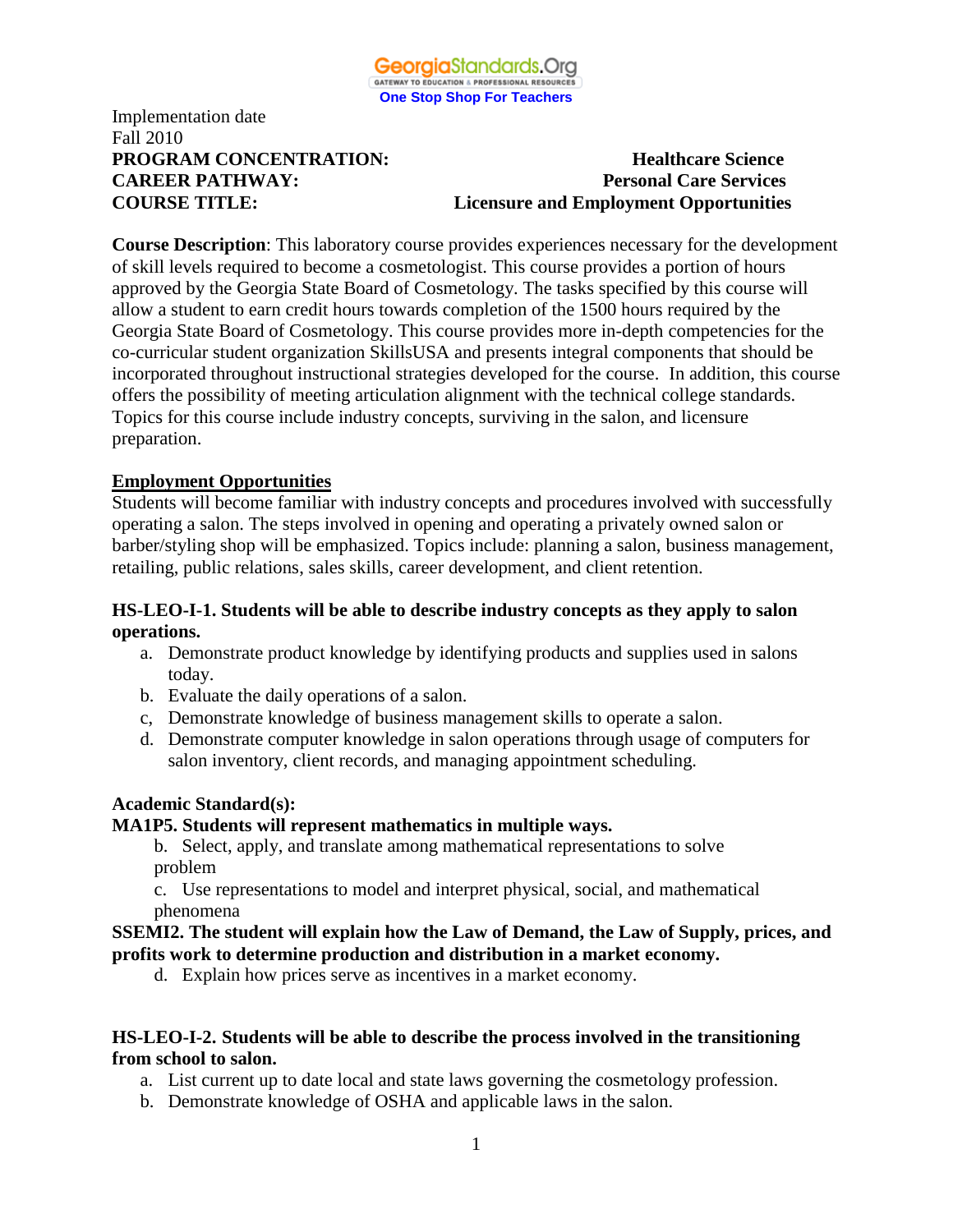GeorgiaStandards.Org GATEWAY TO EDUCATION & PROFESSIONAL RESOURCE **One Stop Shop For Teachers**

Implementation date

Fall 2010

- c. Identify methods of controlling infectious substances in the salon.
- d. Observe everyday operations in the salon.
- e. Identify strategies needed to maintain a clientele.
- f. Demonstrate salon safety.

## **Salon Business**

Students will be introduced to factors to consider when opening a salon. Salon business will include; financial plan, compliance with business laws, marketing research for salon location, salon layout, types of ownership, record keeping, business operations, customer relations, advertising, retail and general management.

## **HS-LEO-I-3. Students will be able to describe the process involved with planning a salon.**

- a. List areas in which a person must be knowledgeable to plan a salon.
- b. Identify things that must be considered in location selection.
- c. Illustrate physical layout for all salon types.
- d. Observe compliance with state, county, and city laws.

## **HS-LEO-I-4. Students will be able to describe business management in planning a salon.**

- a. List and describe the various types of salon ownerships.
- b. Describe record keeping procedures such as: payroll, types of taxes, inventory control, client intake cards, and other pertinent records involved with daily salon operations.
- c. Describe retail procedures involved with daily salon operations such as: ordering, organization of stock area, and how to complete a supply order.
- d. Identify procedures for selling retail.
- e. Demonstrate educating client on retail needs.
- f. Create and describe how to assemble a retail display.

# **Academic Standard(s):**

### **MM1P4. Students will make connections among mathematical ideas and to other disciplines.**

- a. Recognize and use connections among mathematical ideas.
- c. Recognize and apply mathematics outside the usual contexts.

## **SSEMI4. The student will explain the organization and role of business and analyze the four types of market structures in the U.S. economy.**

- a. Compare and contrast three forms of business organization—sole proprietorship, partnership and corporation.
- b. Explain the role of profit as an incentive for entrepreneurs.

# **HS-LEO-I-5. Student will be able to describe in-shop public relations.**

- a. Demonstrate professional telephone techniques.
- b. Operate appointment desk.
- c. Maintain reception area.
- d. Manage monies for services in the salon.
- e. Resolve customer complaints.
- f. Supervise personal and public sanitation.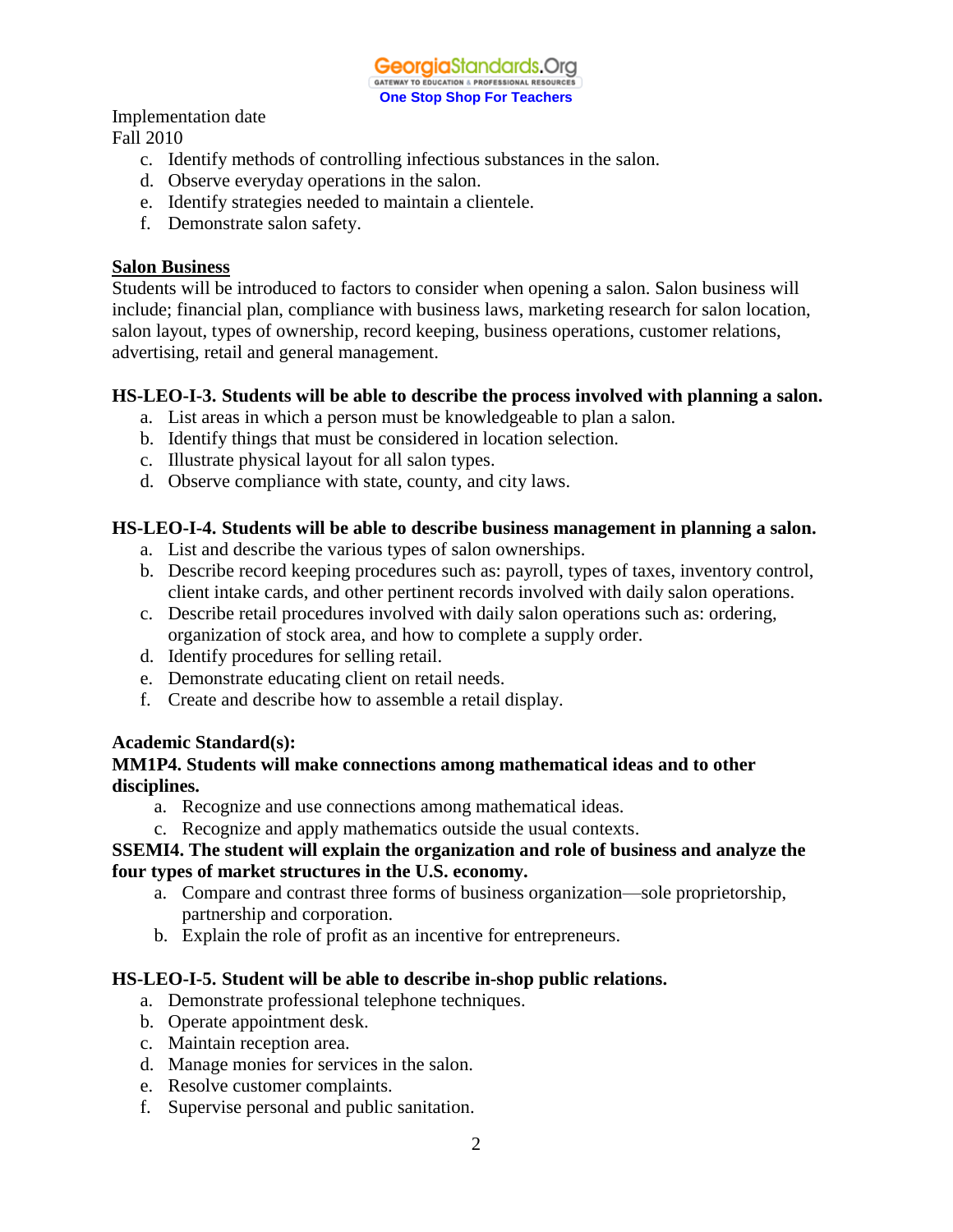g. Prepare advertisements for the salon.

## **Academic Standard(s):**

### **ELA11LSV1 The student participates in student-to-teacher, student-to-student, and group verbal interactions. The student**

- b. Asks relevant questions.
- c. Responds to questions with appropriate information.
- i. Employ group decision-making techniques such as brainstorming or a

problem solving sequence (i.e., recognizes problem, defines problem, identifies possible solutions, selects optimal solution, implements solution, evaluates

solution).

j. Divides labor so as to achieve the overall group goal efficiently.

## **MM1P1. Students will solve problems (using appropriate technology).**

- b. Solve problems that arise in mathematics and in other contexts.
- c. Apply and adapt a variety of appropriate strategies to solve problems.

## **MM1P4. Students will make connections among mathematical ideas and to other disciplines.**

a. Recognize and use connections among mathematical ideas.

### **HS-LEO-I-6. Student will able to describe client retention and various techniques to maintain clientele.**

- a. Demonstrate how to schedule/re-schedule client appointments.
- b. Demonstrate how to perform client consultation.
- c. Maintain client intake cards.
- d. Resolve any customer complaints.
- e. Greet clients properly and professionally.

## **Academic Standard(s):**

## **ELA11LSV1. The student participates in student-to-teacher, student-to-student, and verbal interactions. The student**

- c. Responds to questions with appropriate information.
- g. Gives reasons in support of opinions expressed.
- h. Clarifies, illustrates, or expands on a response when asked to do so; asks
- classmates for similar expansions.
- j**.** Divides labor so as to achieve the overall group goal efficiently.

## **SCSh3. Students will identify and investigate problems scientifically.**

- c. Collect, organize and record appropriate data.
- e. Develop reasonable conclusions based on data collected.

## **Licensure Preparation**

Student will be able to perform both the written and practical portion of the licensure examination. The examination consists of a written test which is based upon: scientific concepts, hair care and services, skin care and services, and nail care and services. The practical examination consists of safety and infection control throughout the exam, general setup, client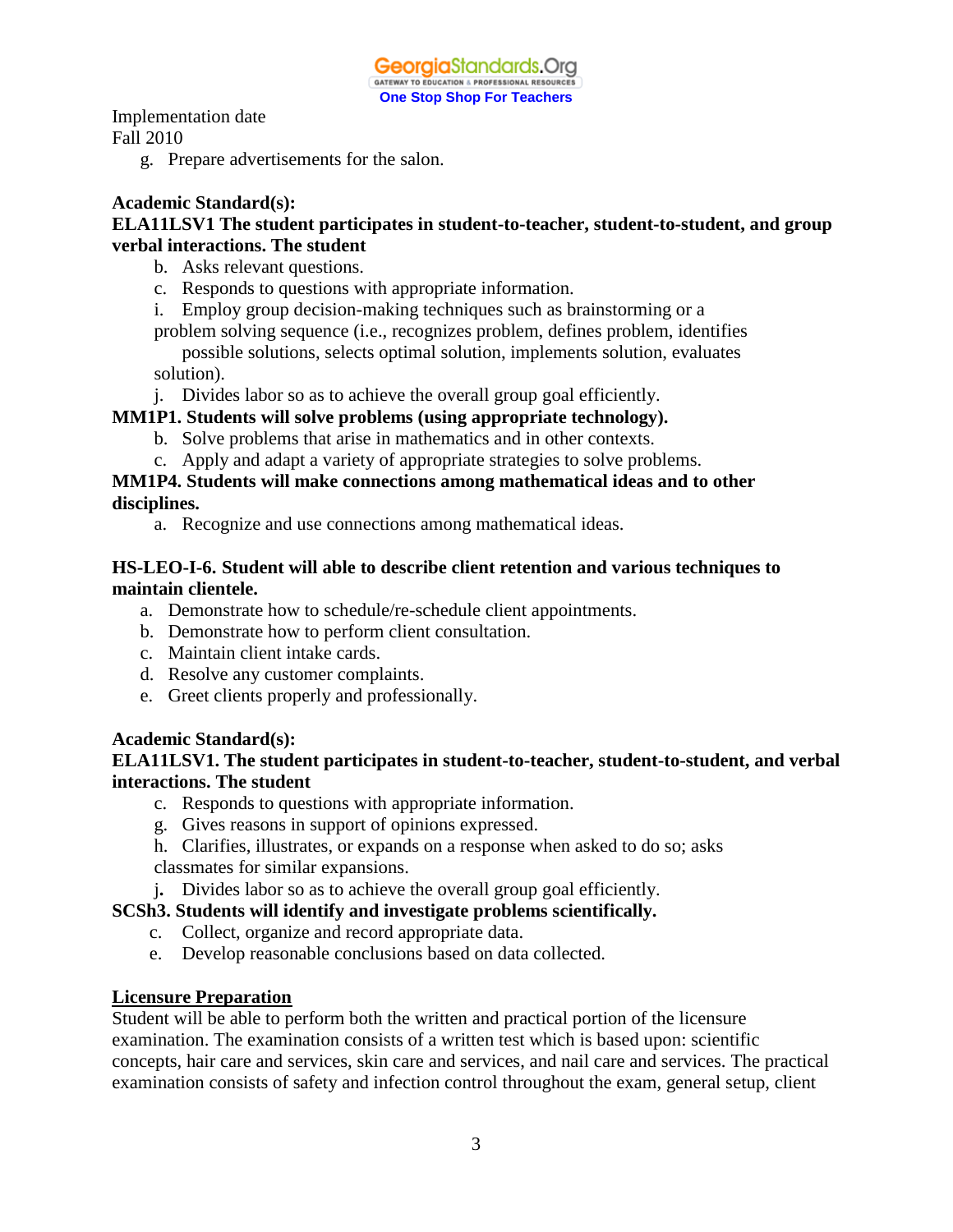

protection, thermal curling, haircutting, permanent waving, chemical hair relaxing, haircolor/bleach techniques, mock facial, and sculptured nail application.

## **HS-LEO-I-7. Student will be able to describe requirements needed to take licensure test.**

- a. Describe hour/school requirements needed to take exam.
- b. Describe fees required to take exam.
- c. Describe documents needed to submit with application.
- d. Follow all safety and infection control guidelines while performing this section of the examination.

#### **HS-LEO-I-8. Student will be able to demonstrate the general set up and client protection for the practical examination following all safety and infection control procedures throughout the exam.**

- a. List items needed for general setup for the exam.
- b. Perform proper draping application of mannequin to show client protection.
- c. Determine proper packing and labeling techniques for preparation.
- d. Follow all safety and infection control guidelines while performing this section of the examination.

#### **Academic Standard(s):**

#### **SCSh2. Students will use standard safety practices for all classroom laboratory and field investigations.**

- b. Demonstrate appropriate techniques in all laboratory situations.
- c. Follow correct protocol for identifying and reporting safety problems and violations.

#### **HS-LEO-I-9. Student will be able to demonstrate the thermal curling section of the exam.**

- a. Demonstrate ability to follow instructions.
- b. Demonstrate testing the iron before insertion into the hair.
- c. Demonstrate proper manipulation of iron.
- d. Demonstrate the ability to create a full curl.
- e. Follow all safety and infection control guidelines while performing this section of the examination.

#### **HS-LEO-I-10. Student will be able to demonstrate the haircutting section of the exam.**

- a. Demonstrate the ability to follow instructions.
- b. Demonstrate proper saturation of hair.
- c. Demonstrate proper sectioning of hair.
- d. Demonstrate how to establish a guide.
- e. Demonstrate proper handling of shears, razor, and comb.
- f. Follow all safety and infection control guidelines while performing this section of the examination.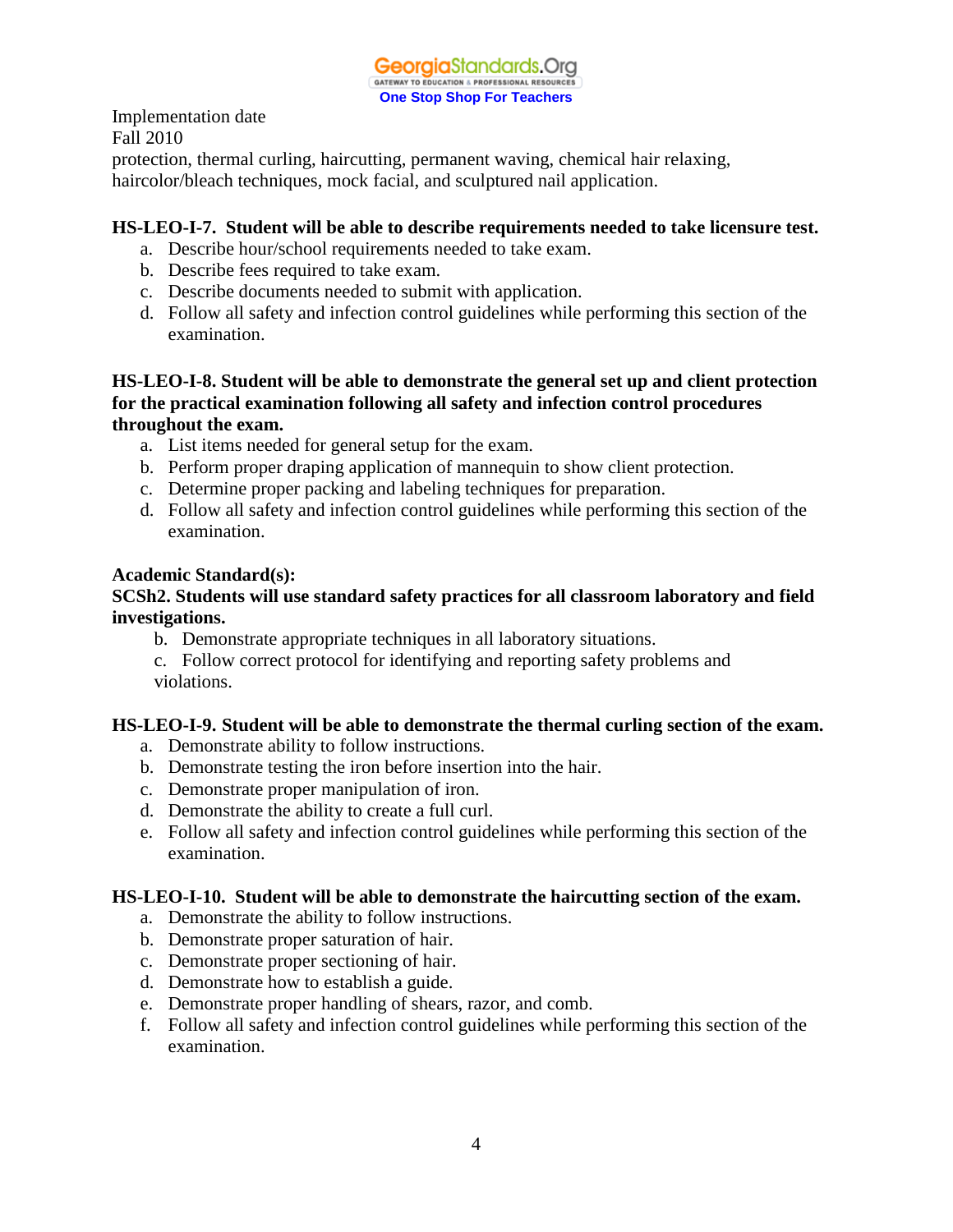

### **HS-LEO-I-11. Student will be able to demonstrate the permanent waving section of the exam.**

- a. Demonstrate the ability to follow directions.
- b. Demonstrate proper saturation of hair.
- c. Demonstrate proper rod selection.
- d. Demonstrate how to protect the ends of the hair using protective end papers.
- e. Demonstrate the proper base control for the permanent wave procedure.
- f. Demonstrate how to protect the client's skin using protective cream and cotton.
- g. Demonstrate the use of protective gloves to protect hands.
- g. Demonstrate saturation with mock waving lotion.
- h. Perform test curl as instructed.
- i. Follow all safety and infection control guidelines while performing this section of the examination.

## **HS-LEO-I-12. Student will be able to demonstrate the virgin lightener and color retouch application of the exam.**

- a. Demonstrate the ability to follow directions.
- b. Demonstrate protection of skin using protective cream.
- c. Demonstrate the removal of lightener and color from their container using a spatula.
- d. Demonstrate the use of protective gloves to protect hands.
- e. Demonstrate proper application techniques for each procedure.
- f. Follow all safety and infection control guidelines while performing this section of the examination.

## **HS-LEO-I-13. Student will able to demonstrate the virgin chemical relaxer and retouch applications for the chemical relaxing portion of the exam.**

- a. Demonstrate the ability to follow directions.
- b. Demonstrate protection of skin using protective cream.
- c. Demonstrate the removal of relaxer from container using a spatula.
- d. Demonstrate the use of protective gloves to protect hands.
- e. Demonstrate proper application techniques for each procedure.
- f. Demonstrate smoothing relaxer retouch as instructed.
- g. Follow all safety and infection control guidelines while performing this section of the examination.

## **HS-LEO-I-14. Student will be able to demonstrate the plain facial procedure for the exam.**

- a. Demonstrate the ability to follow directions.
- b. Demonstrate client protection using turban/towel.
- c. Demonstrate proper cleansing technique.
- d. Demonstrate removal of cleanser.
- e. Demonstrate application of massage cream.
- f. Demonstrate massage techniques from insertion to origin.
- g. Demonstrate removal of massage cream.
- h. Demonstrate application of toner to complete facial.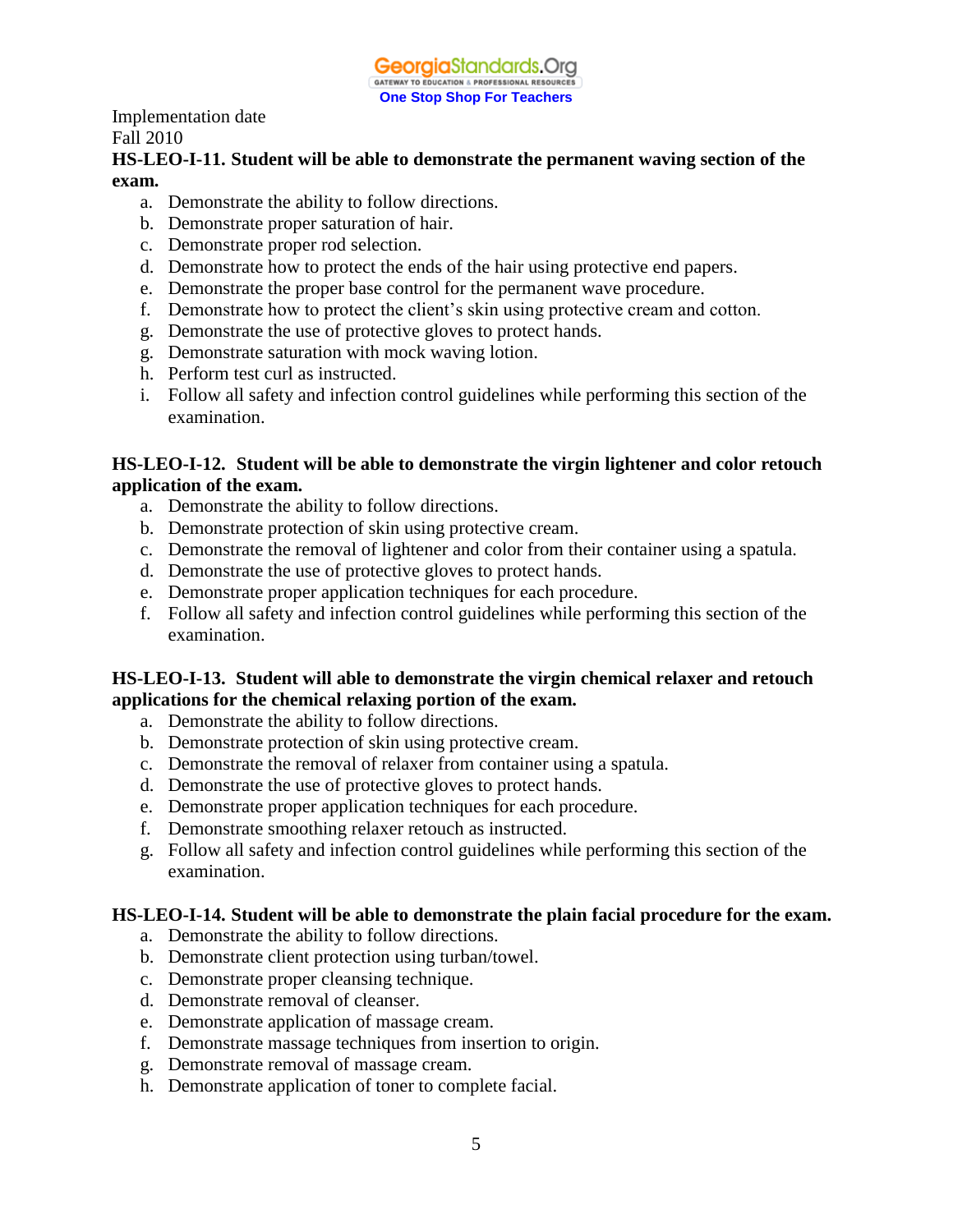

> i. Follow all safety and infection control guidelines while performing this section of the examination.

## **HS-LEO-I-15. Student will be able to demonstrate the application of the sculptured nail portion of the exam.**

- a. Demonstrate the ability to follow directions.
- b. Perform set up using sanitation and proper organization.
- c. Perform client and stylist sanitation procedures.
- d. Prepare cuticle area.
- e. Remove shine from nail plate.
- f. Cleanse nail plate and cuticle area.
- g. Demonstrate application of a nail form.
- h. Demonstrate application of primer without contacting surrounding skin.
- i. Apply product in appropriate manner.
- j. Demonstrate filing in a safe manner.
- k. Display final appearance of nail.
- l. Demonstrate disposal of soiled materials.
- m. Follow all safety and infection control guidelines while performing this section of the examination.

# **Reading Across the Curriculum**

#### **Reading Standard Comment**

After the elementary years, students engage in reading for learning. This process sweeps across all disciplinary domains, extending even to the area of personal they experience text in all genres and modes of discourse. In the study of various disciplines of learning (language arts, mathematics, science, social studies), students must learn through reading the communities of discourse of each of those disciplines. Each subject has its own specific vocabulary, and for students to excel in all subjects, they must learn the specific vocabulary of those subject areas in context.

Beginning with the middle grades years, students begin to self-select reading materials based on personal interests established through classroom learning. Students become curious about science, mathematics, history, and literature as they form contexts for those subjects related to their personal and classroom experiences. As students explore academic areas through reading, they develop favorite subjects and become confident in their verbal discourse about those subjects.

Reading across curriculum content develops both academic and personal interests in students. As students read, they develop both content and contextual vocabulary. They also build good habits for reading, researching, and learning. The Reading Across the Curriculum standard focuses on the academic and personal skills students acquire as they read in all areas of learning.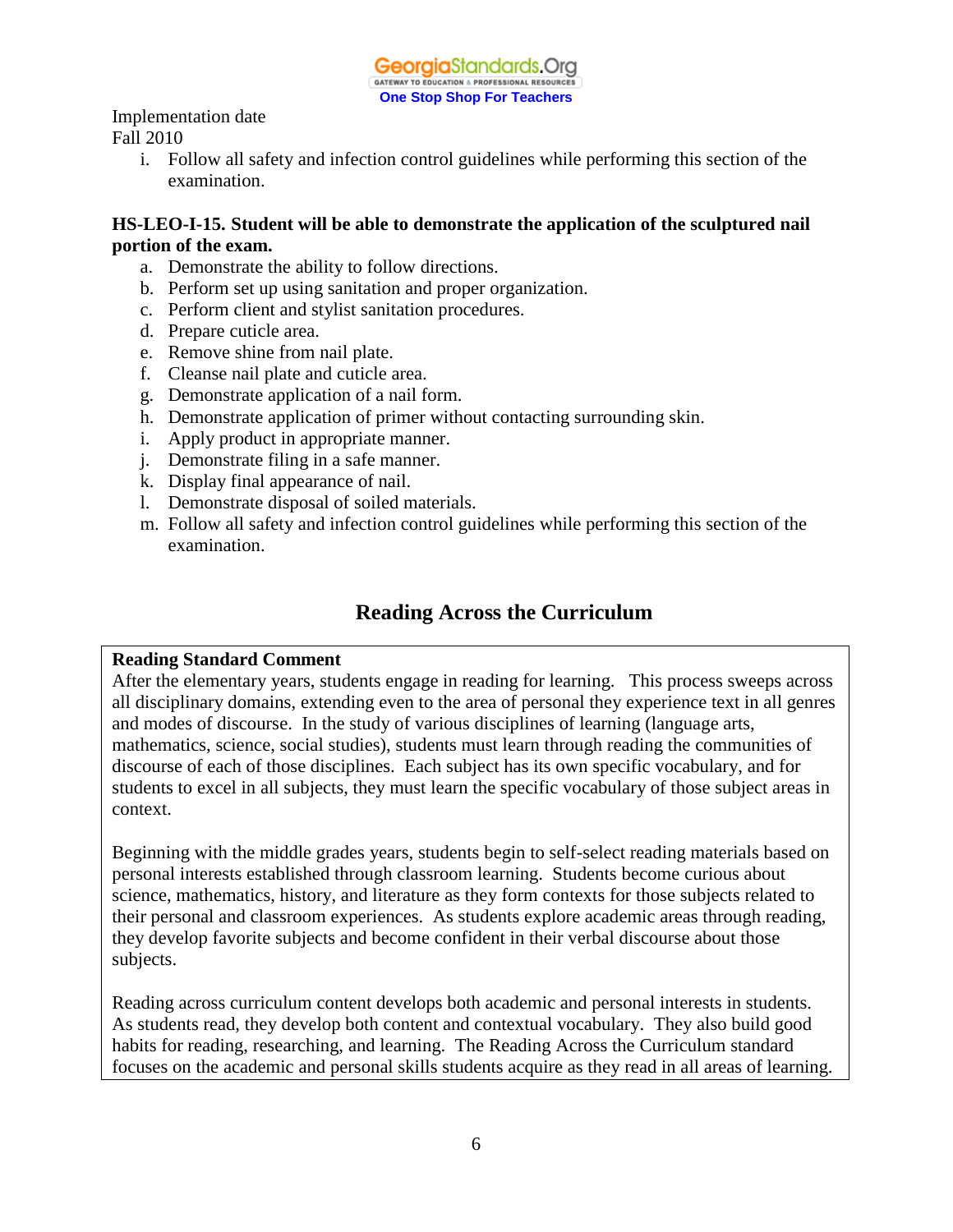Students will enhance reading in all curriculum areas by:

- a. Reading in all curriculum areas
	- Read a minimum of 25 grade-level appropriate books per year from a variety of subject disciplines and participate in discussions related to curricular learning in all areas.
	- Read both informational and fictional texts in a variety of genres and modes of discourse.
	- Read technical texts related to various subject areas.
- b. Discussing books
	- Discuss messages and themes from books in all subject areas.
	- Respond to a variety of texts in multiple modes of discourse.
	- Relate messages and themes from one subject area to messages and themes in another area.
	- Evaluate the merit of texts in every subject discipline.
	- Examine author's purpose in writing.
	- Recognize the features of disciplinary texts.
- c. Building vocabulary knowledge
	- Demonstrate an understanding of contextual vocabulary in various subjects.
	- Use content vocabulary in writing and speaking.
	- Explore understanding of new words found in subject area texts.
- d. Establishing context
	- Explore life experiences related to subject area content.
	- Discuss in both writing and speaking how certain words are subject area related.
	- Determine strategies for finding content and contextual meaning for unknown words.

## **CTAE Foundation Skills**

The Foundation Skills for Career, Technical and Agricultural Education (CTAE) are critical competencies that students pursuing any career pathway should exhibit to be successful. As core standards for all career pathways in all program concentrations, these skills link career, technical and agricultural education to the state's academic performance standards.

The CTAE Foundation Skills are aligned to the foundation of the U. S. Department of Education's 16 Career Clusters. Endorsed by the National Career Technical Education Foundation (NCTEF) and the National Association of State Directors of Career Technical Education Consortium (NASDCTEc), the foundation skills were developed from an analysis of all pathways in the sixteen occupational areas. These standards were identified and validated by a national advisory group of employers, secondary and postsecondary educators, labor associations, and other stakeholders. The Knowledge and Skills provide learners a broad foundation for managing lifelong learning and career transitions in a rapidly changing economy.